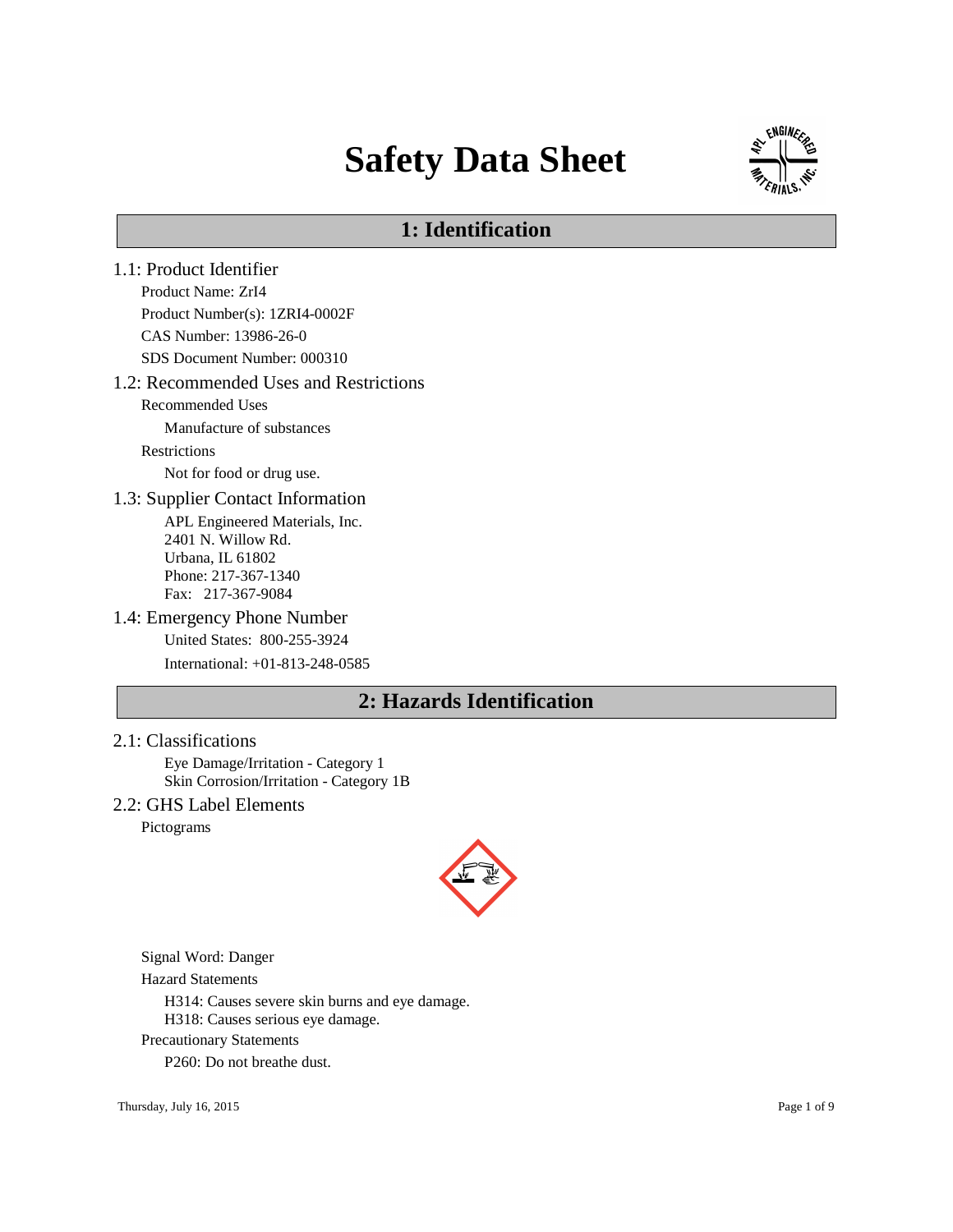P264: Wash hands thoroughly after handling.

P280: Wear protective gloves, clothing, and eyewear. face protection

P303 + P361 + P353: IF ON SKIN (or hair): Remove/take off immediately all contaminated clothing. Rinse skin with water/shower.

P304 + P340: IF INHALED: Remove victim to fresh air and keep at rest in a position comfortable for breathing.

P305 + P351 + P338: IF IN EYES: Rinse cautiously with water for several minutes. Remove contact lenses, if present and easy to do. Continue rinsing.

P310: Immediately call a POISON CENTER or doctor/physician.

P321: Specific treatment. Call a physician or poison control center.

- P363: Wash contaminated clothing before reuse.
- P405: Store locked up.

P501: Dispose of contents/container to licensed disposal facility.

2.3: Hazards Not Otherwise Classified or Not Covered by GHS

None.

2.4: Amount(s) of substances with unknown toxicity

None

# **3: Composition/Information on Ingredients**

| $3.1:$ . Ingredient | .Weight% .Formula .CAS Number .Mol Wt .EC Number |            |                  |
|---------------------|--------------------------------------------------|------------|------------------|
| ZrI4                | 100<br>ZrI4                                      | 13986-26-0 | 598.84 237-780-9 |
| $22.21$ TT          |                                                  |            |                  |

3.2: Other Hazardous components

none

- 3.3: Trade Secret Disclaimer
	- none

#### 3.4: Synonyms

Zirconium (IV) Iodide

# **4: First Aid Measures**

### 4.1: First Aid

#### General

Remove person from area of exposure and remove any contaminated clothing

Consult with physician and provide this Safety Data Sheet

In contact with eyes

Flush eyes with plenty of water for at least 15 minutes, occasionally lifting the upper and lower eyelids. Seek medical attention if irritation develops or persists

In contact with skin

Wash thoroughly with soap and plenty of water. Remove all contaminated clothing for proper laundering. Seek medical attention if irritation develops or persists.

#### If swallowed

If conscious and alert, rinse mouth and drink 2-4 cupfuls of water. Never give anything by mouth to an unconscious person. Do NOT induce vomiting. Get medical aid.

#### If inhaled

Remove from exposure to fresh air immediately. If breathing is difficult, give oxygen. Get medical aid.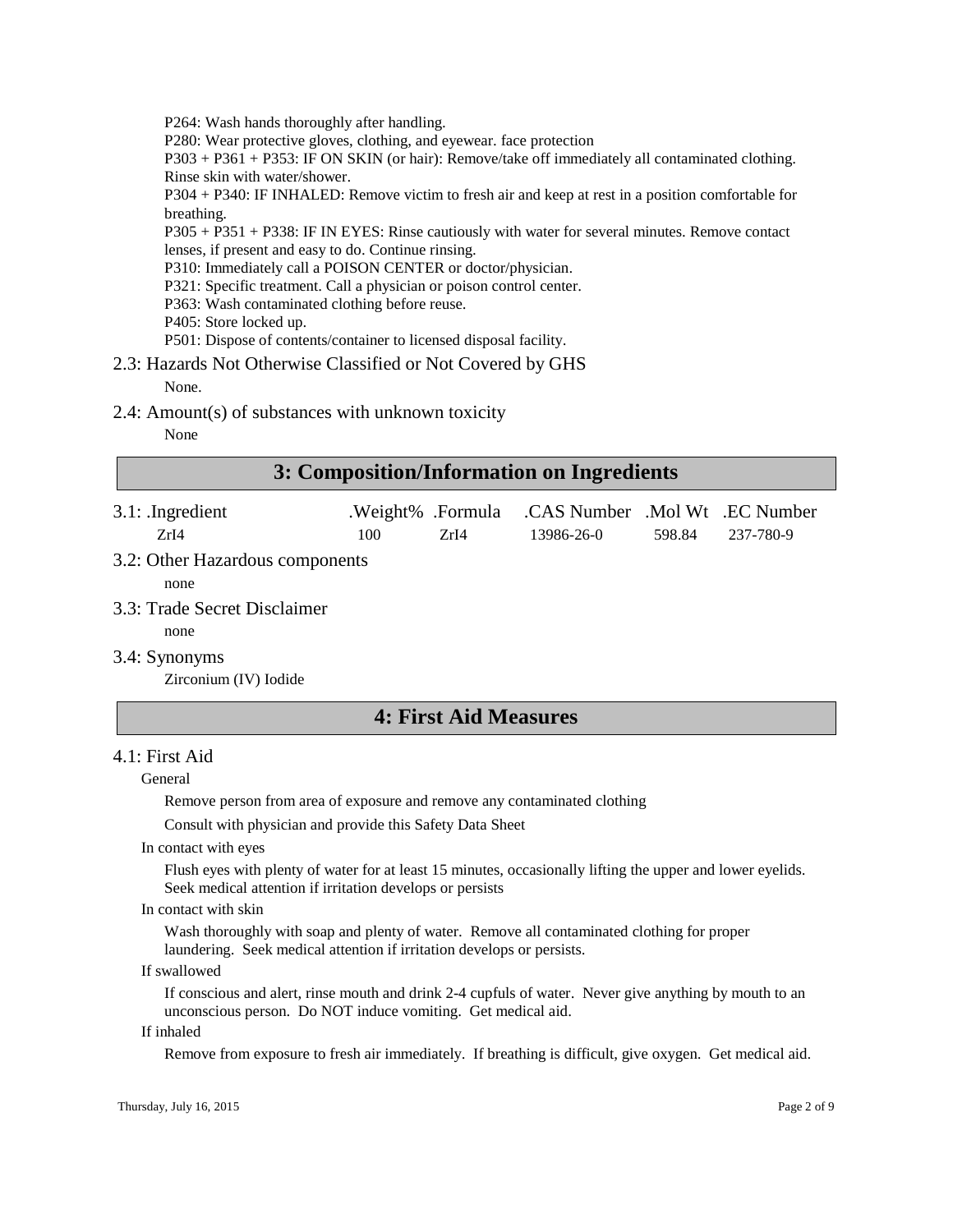If breathing has ceased apply artificial respiration using oxygen and a suitable mechanical device such as a bag and a mask.

### 4.2: Most important symptoms and effects; acute and delayed

Causes severe eye damage.

Causes severe skin damage.

4.3: Indication of any immediate medical attention and special treatment needed If in Eyes: Immediately call a POISON CENTER or doctor/ physician.

# **5: Fire Fighting Measures**

5.1: Fire extinguishing media

dry chemical water or alcohol-resistant foam

carbon dioxide

### 5.2: Specific hazards arising from the substance or mixture

zirconium oxides

hydroiodic acid and hydroiodic acid fumes

### 5.3: Special protective equipment and precautions for firefighters.

Wear self contained breathing apparatus for fire fighting if necessary

# **6: Accidental Release Measures**

6.1: Personal precautions, protective equipment, and emergency procedures.

Avoid breathing dust.

Ensure adequate ventilation.

For personal protection see section 8.

Evacuate personnel to safe areas.

Avoid dust formation.

Use personal protective equipment.

6.2: Methods and materials for containment and cleaning up.

Sweep up and shovel.

Keep in suitable, closed containers for disposal.

6.3: Environmental precautions

Do not let product enter drains.

6.4: Disposal

Dispose of in accordance with local regulations.

See section 13.

# **7: Handling and Storage**

### 7.1: Precautions for safe handling

Provide appropriate exhaust ventilation at places where dust is formed. Avoid contact with skin and eyes.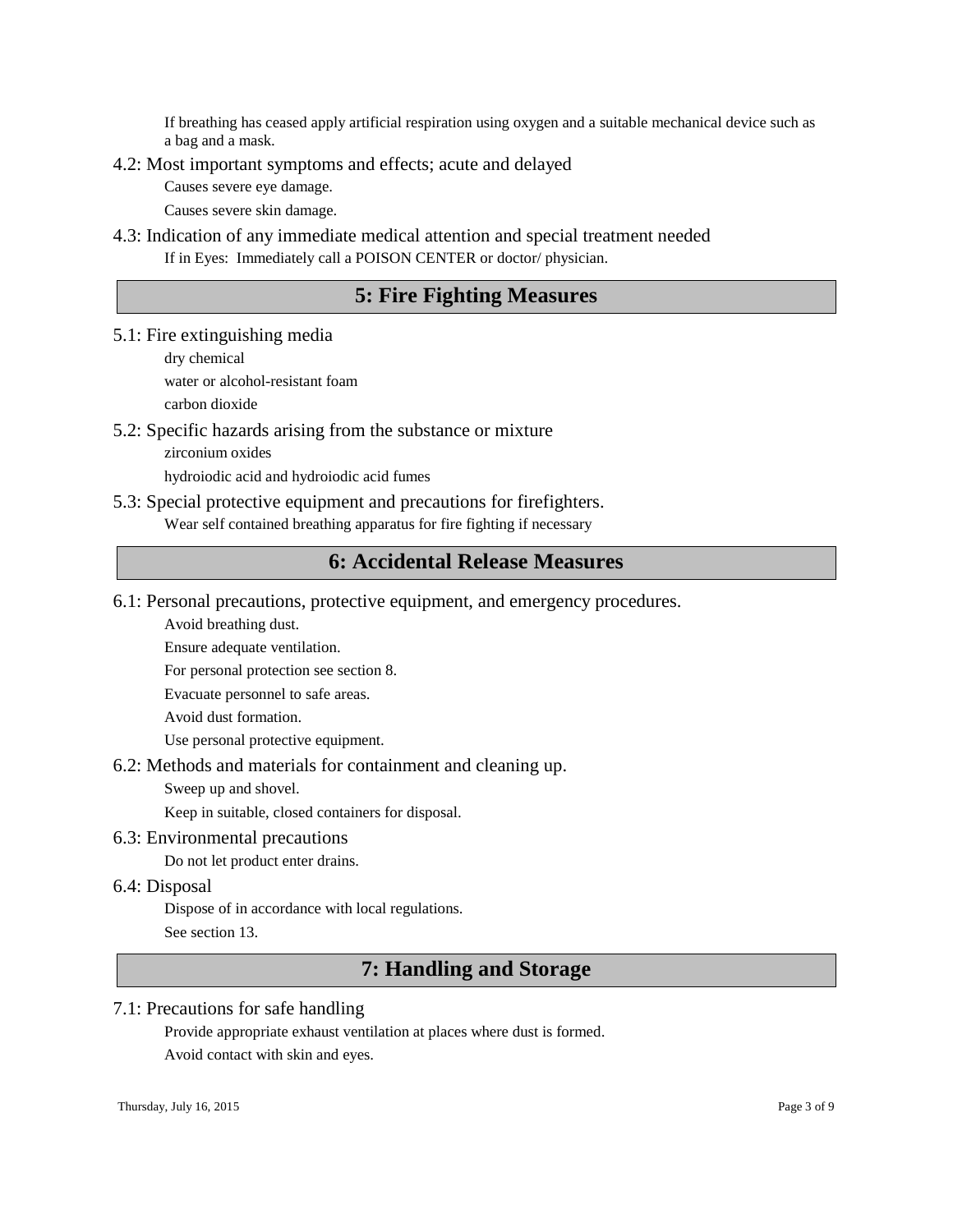See precautionary statements in section 2.2. Avoid formation of dust and aerosols.

#### 7.2: Conditions for safe storage

Keep container tightly closed.

Store in a dry and well-ventilated place.

Store under inert gas.

Store away from moisture.

### 7.3: Incompatibilities

strong acids

# **8: Exposure Controls/Personal Protection**

### 8.1: Control parameters

```
OSHA permissible exposure limit (PEL)
```
5 mg/m3 (as Zr)

ACGIH threshold limit value (TLV)

5 mg/m3 (as Zr)

NIOSH recommended exposure limit (REL)

5 mg/m3 (as Zr)

#### 8.2: Engineering controls

Facilities storing or utilizing this material should be equipped with an eyewash facility and a safety shower Use adequate ventilation to keep airborne concentrations low

### 8.3: Personal protective equipment

Eyes

Wear appropriate protective eyeglasses or chemical safety goggles as described by OSHA's eye and face protection regulations in 29 CFR 1910.133 or European Standard EN166

#### Skin

Wear appropriate, chemical-resistant protective gloves to prevent skin exposure.

Clothing

Wear appropriate protective clothing to prevent skin exposure

Respirator

Follow the OSHA respirator regulations found in 29CFR 1910.134 or European Standard EN 149. Always use a NIOSH or European Standard EN 149 approved respirator when necessary

# **9: Physical and Chemical Properties**

9.a: Appearance

State: Solid

Form: powder or spheres

Color: Orange

9.b: Odor: no data available

9.c: Odor threshold: no data available

### 9.d: pH: no data available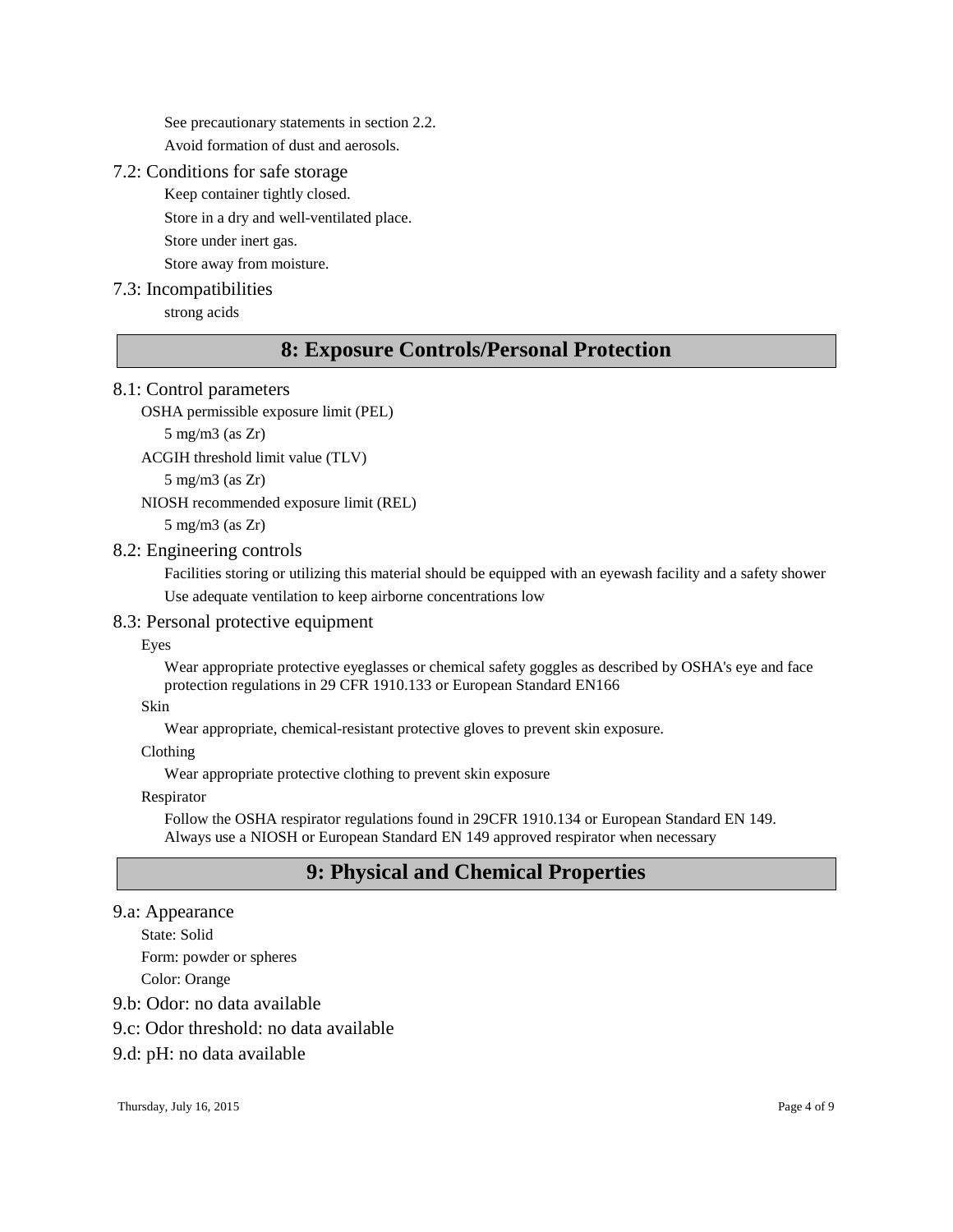- 9.e: Melting point / freezing point: no data available
- 9.f: Initial boiling point and range: no data available
- 9.g: Flashpoint: no data available
- 9.h: Evaporation rate: no data available
- 9.i: Flammability (solid, gas): no data available
- 9.j: Upper/lower flammability or explosive limits: no data available
- 9.k: Vapor pressure: no data available
- 9.l: Vapor density: no data available
- 9.m: Relative density: no data available
- 9.n: Water Solubility: no data available
- 9.o: Partition coefficient: n-octanol/water: no data available
- 9.p: Auto-ignition temperature: no data available
- 9.q: Decomposition temperature: no data available
- 9.r: Viscosity: no data available

# **10: Stability and Reactivity**

### 10.1: Reactivity

no data available

- 10.2: Chemical stability Stable under recommended storage conditions.
- 10.3: Possibility of hazardous reactions no data available
- 10.4: Conditions to avoid no data available
- 10.5: Incompatible materials See section 7.3.

# 10.6: Hazardous decomposition products

In the event of fire: see section 5.2 Other decomposition products - no data available

# **11: Toxicological Information**

# 11.1: Toxicity data

Acute toxicity - Oral no data available Acute toxicity - Dermal no data available Acute toxicity - Inhalation No data available. Skin corrosion/irritation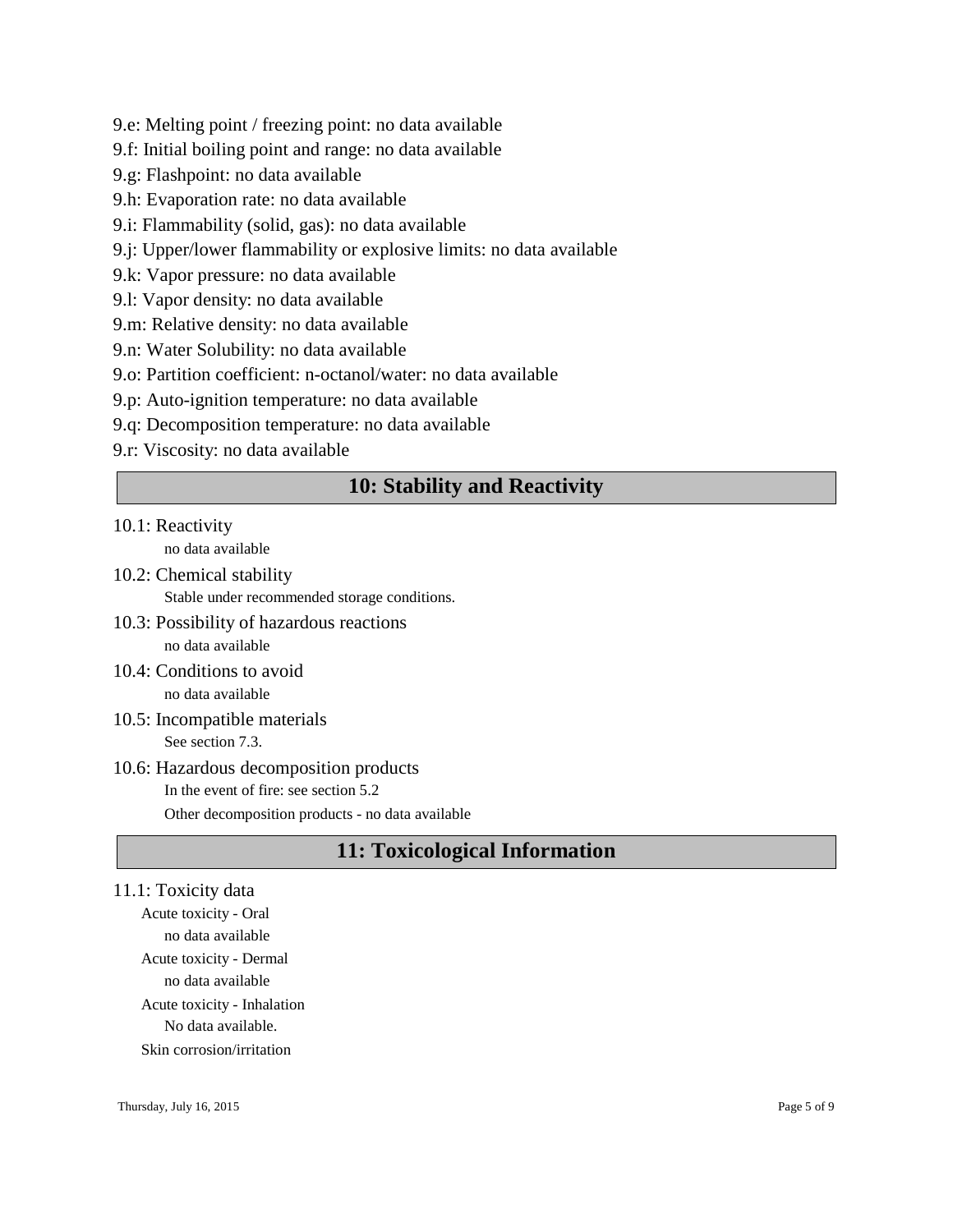Causes severe skin damage.

Eye damage/irritation

Causes serious eye damage

Respiratory irritation

No data available.

Germ cell mutagenicity

no data available

### Reproductive toxicity

no data available

Specific organ toxicity - single exposure

No data available.

#### Specific organ toxicity - repeated exposure

No data available.

#### Aspiration hazard

No data available.

Additional information

No data available.

ACGIH carcinogenicity

The ACGIH has not identified any component of this product present at levels greater than or equal to 0.1% as a probable, possible or confirmed human carcinogen.

### IARC carcinogenicity

The IARC has not identified any component of this product present at levels greater than or equal to 0.1% as a probable, possible or confirmed human carcinogen.

#### NTP carcinogenicity

The NTP has not identified any component of this product present at levels greater than or equal to 0.1% as a probable, possible or confirmed human carcinogen.

#### OSHA carcinogenicity

OSHA has not identified any component of this product present at levels greater than or equal to 0.1% as a probable, possible or confirmed human carcinogen.

#### 11.2: Routes of exposure

See section 2.2

#### 11.3: Symptoms of exposure

See section 4.2

#### 11.4: Delayed and immediate effects of esposure

No data available

# **12: Ecological Information**

#### 12.1: Ecotoxicity

Toxicity to fish

No data available

Toxicity to daphnia and other aquatic invertebrates

No data available

Toxicity to algae/bacteria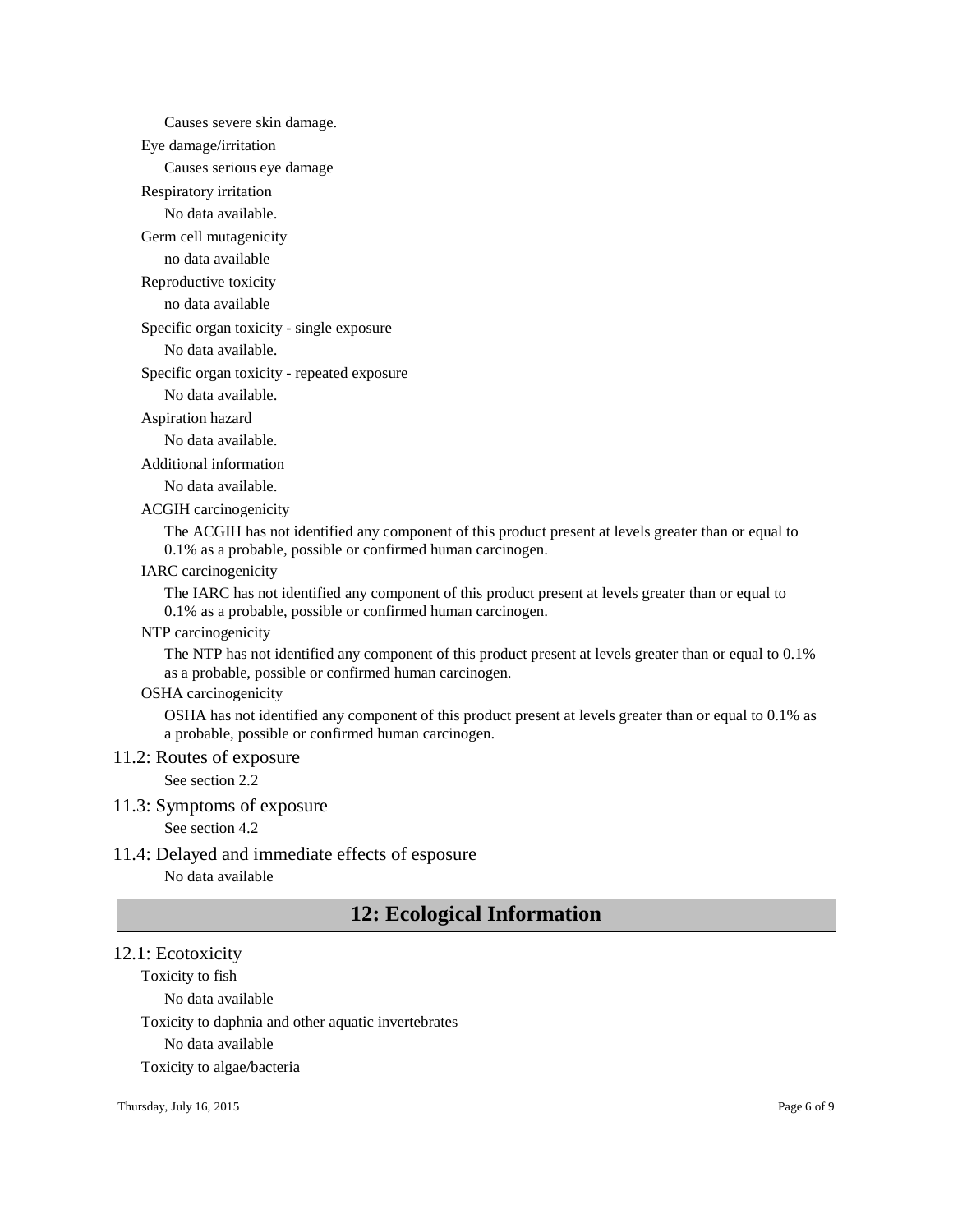No data available

# 12.2: Persistence and degradability

no data available

- 12.3: Bioaccumulative potential no data available
- 12.4: Mobility in soil no data available
- 12.5: Other effects no data available

# **13: Disposal Considerations**

- 13.1: Waste treatment methods No data available
- 13.2: Safe handling

See section 7.1 .

13.3: Product disposal

Contact a licensed professional waste disposal service to dispose of this material.

13.4: Packaging disposal

Dispose of as unused product.

# **14: Transport Information**

### 14.1: DOT(US)

UN Number: 3260 Proper Shipping Name: Corrosive solid, acidic, inorganic, n.o.s. (Zirconium(IV) iodide) Packing Group: II Shipping Class(es): 8 Marine Pollutant: No

## 14.2: IMDG

UN Number: 3260

Proper Shipping Name: CORROSIVE SOLID, ACIDIC, INORGANIC, N.O.S. (Zirconium(IV) iodide) Packing Group: II Shipping Class(es): 8 Marine Pollutant: No

# 14.3: IATA

UN Number: 3260 Proper Shipping Name: Corrosive solid, acidic, inorganic, n.o.s. (Zirconium(IV) iodide) Packing Group: II Shipping Class(es): 8

# 14.4: Special Shipping Precautions

None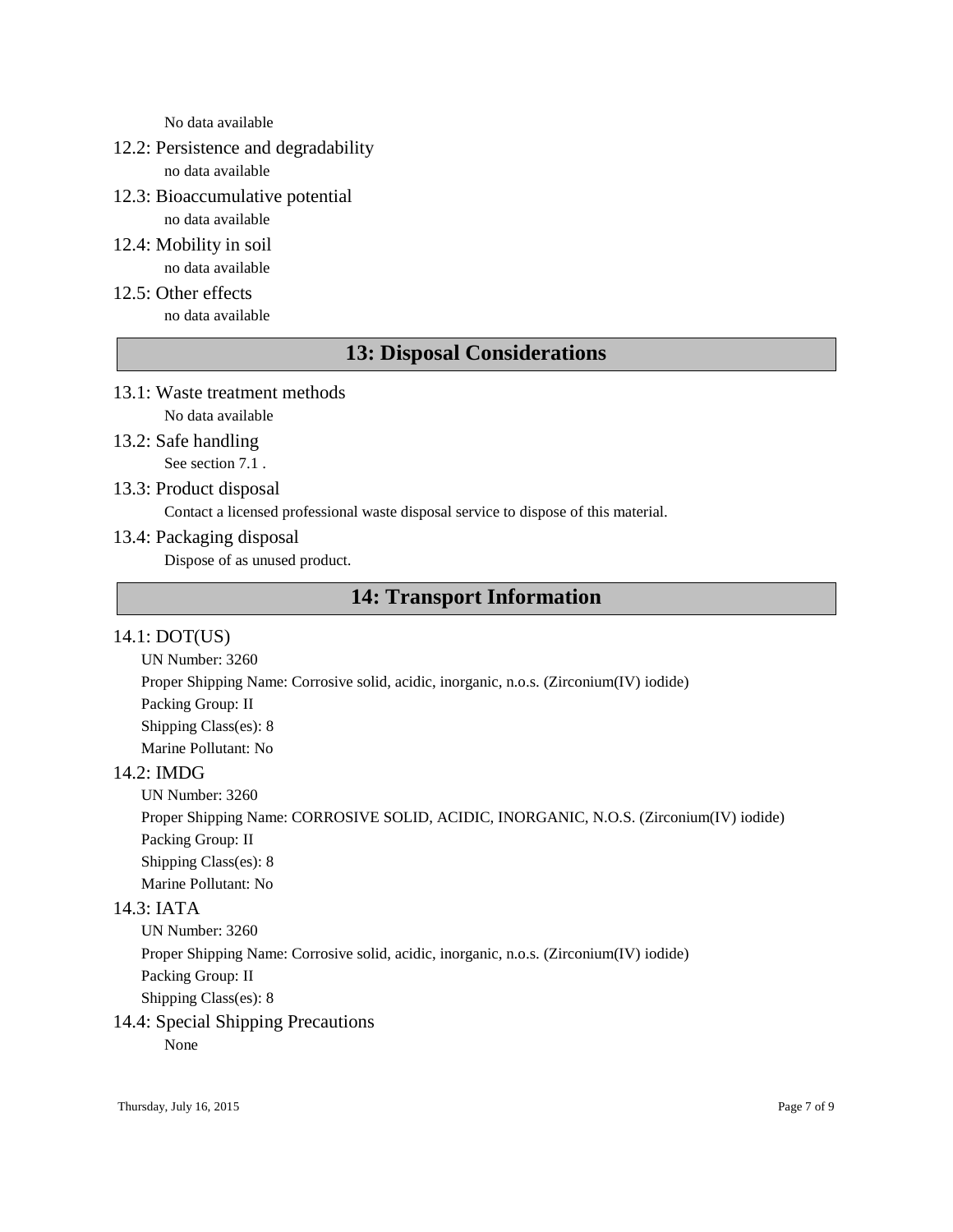# **15: Regulatory Information**

#### 15.1: TSCA inventory

This material is listed on the TSCA inventory.

#### 15.2: SARA 302 components

This material is not subject to the reporting requirements of SARA Title III, Section 302.

#### 15.3: SARA 313 components

This material is not subject to the reporting requirements of SARA Title III, Section 313.

#### 15.4: SARA 313/312 hazards

Acute health hazard.

#### 15.5: Other information

Pennsylvania Right To Know Components -This product does not contain materials listed on the Pennsylvania Right to Know list

California Prop. 65 Components - This product does not contain any chemicals known to State of California to cause cancer, birth defects, or any other reproductive harm.

Massachusetts Right To Know Components - This product does not contain materials listed on the Massachusetts Right to Know list

New Jersey Right To Know Components -This product does not contain materials listed on the New Jersey Right to Know list

# **16: Additional Information**

#### 16.1: NFPA

Health: 3 Fire: 0 Reactivity: 0 Special:

#### 16.2: HMIS

Health: 3 Chronic: Flammability: 0

#### 16.3: Disclaimers

For industrial use only. Not for drug, household or other uses

The information herein is believed to be accurate and reliable as of the date compiled. However, APL Engineered Materials, Inc. makes no representation, warranty, or guarantee of any kind with respect to the information on this data sheet or any use of the product based upon this information.

### 16.4: References

Information contained on this SDS sheet was obtained from some or all of the following sources: American Conference of Governmental Industrial Hygienists (ACGIH),TLVs and BEIs; National Institute for Occupational Safety and Health (NIOSH), Pocket Guide to Chemical Hazards: European Chemicals Agency, http://echa.europa.eu/; The National Institute of Health, U.S National Library of Medicine, TOXNET, Toxicology Data Network; and the Registry of Toxic Effects of Chemical Substances (RTECS) database.

#### 16.5: Version